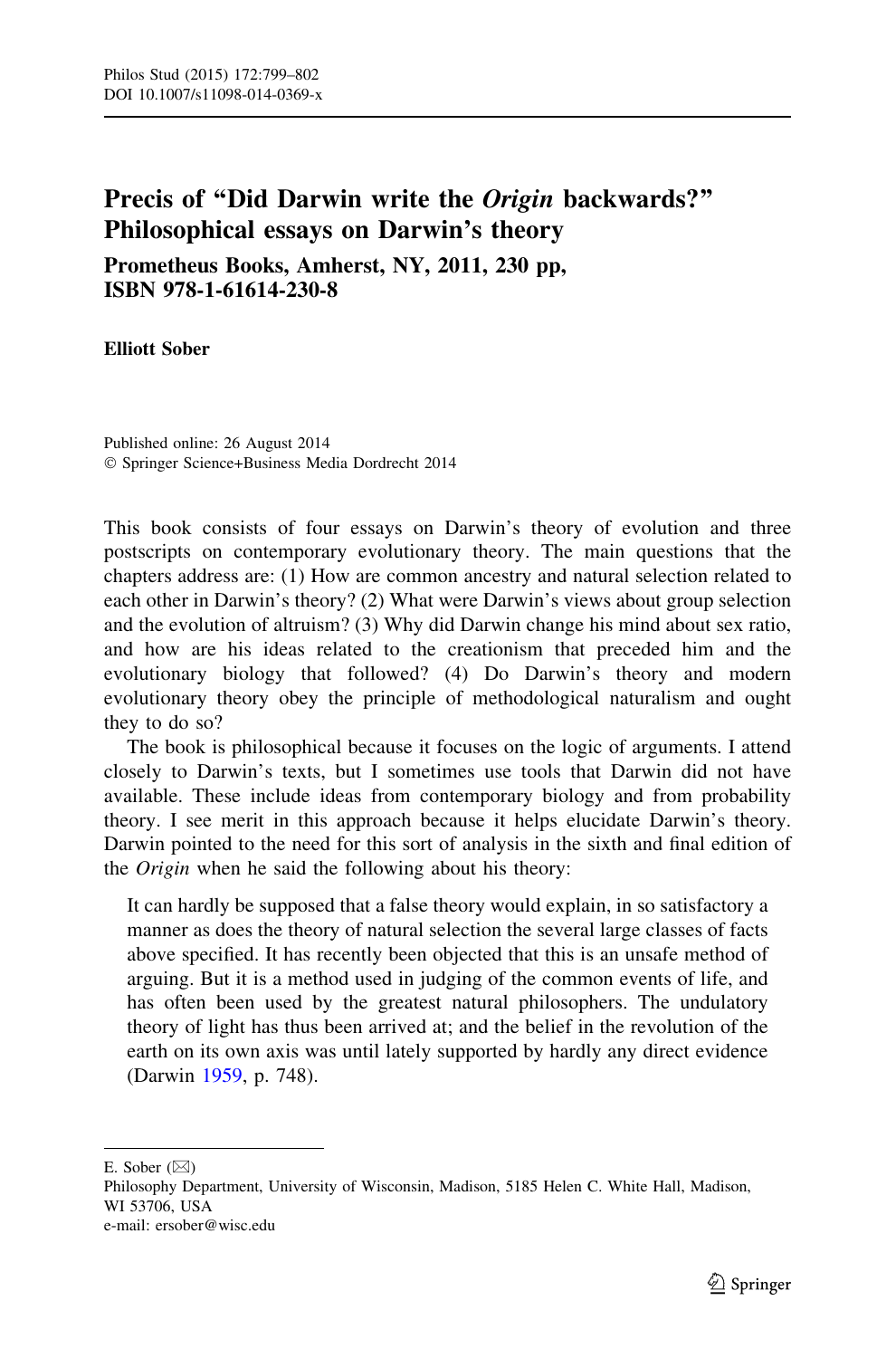What catches my eye in this passage is Darwin's claim that his ''methods of arguing'' are also used in everyday life and in physics. To understand Darwin's theory, one needs to understand patterns of reasoning that are not subject-matter specific.

# 1 Chapter 1

It is obvious that common ancestry and natural selection are logically independent. I focus on two other relations: How is evidence for each of these related to facts about the other? And is there a causal relation between the two? I am interested in how Darwin answered these questions and in what the right answers are. For Darwin, a trait's providing evidence for common ancestry does not depend on natural selection's having caused the trait to evolve. In fact, it would be better if natural selection wasn't the cause at all. This is what Darwin is saying in the following passage:

… adaptive characters, although of the utmost importance to the welfare of the being, are almost valueless to the systematist. For animals belonging to two most distinct lines of descent, may readily become adapted to similar conditions, and thus assume a close external resemblance; but such resemblances will not reveal—will rather tend to conceal their bloodrelationship to their proper lines of descent (Darwin [1859](#page-3-0), p. 427).

Darwin's idea is that adaptive similarities provide little or no evidence for common ancestry, whereas neutral and deleterious similarities provide evidence that is more substantial. I call this Darwin's Principle and analyze it by using an idea that probabilists now call the Law of Likelihood. I note some exceptions to Darwin's Principle, but on the whole Darwin was on to something important.

What about the opposite evidential relation—does evidence for natural selection depend on the fact of common ancestry? Darwin never addressed this question explicitly, but his practice was to use the fact of common ancestry to assess hypotheses concerning how natural selection caused a trait found in a present population to evolve. To carry out this assessment, you need to know something about the state of the lineage way back when. It is the fact of common ancestry that allows you to make inferences about that ancestral condition. I describe several cases in which Darwin uses this method of inference; I argue that there is an implicit appeal to parsimony in his reasoning. Given Darwin's Principle and his dependence on common ancestry to reason about natural selection, I conclude that Darwin thought that common ancestry is ''evidentially prior'' to natural selection.

Another main topic of Chapter 1 is the causal relation of common ancestry and natural selection. Here it is important to recognize that Darwin's idea of common ancestry is not that there was a single start-up of life on earth. Rather, his idea is that all organisms now on earth trace back to one or a few original progenitors; even if there were thousands of start-ups, only a few have managed to leave descendants that exist today. This thesis is logically stronger than the claim that *some* species have common ancestors, though it is weaker than the modern biologist's commitment to universal common ancestor, so I'll call it the thesis of strong common ancestry. Darwin's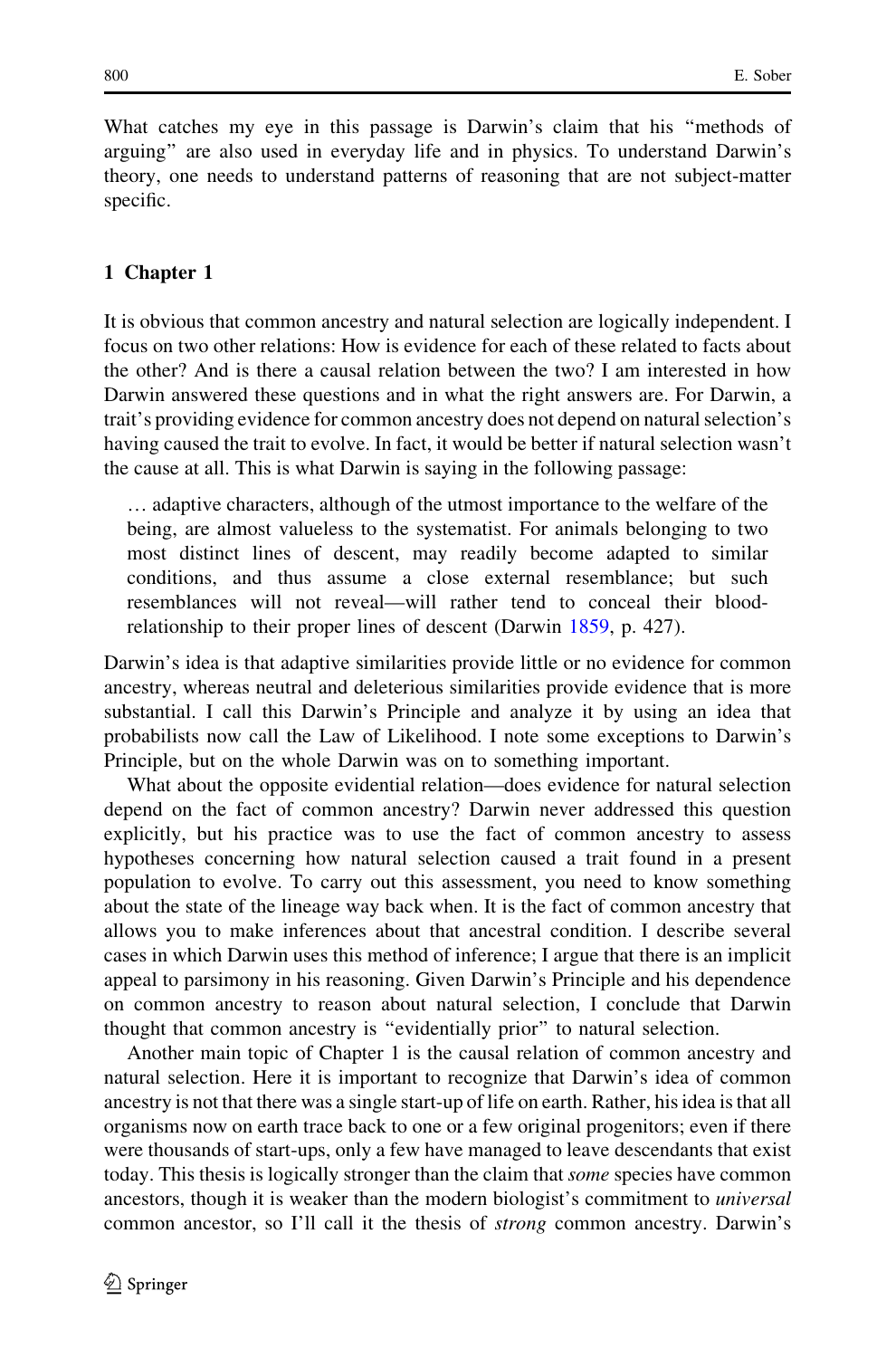explanation for strong common ancestry is natural selection. Selection causes extinction, with the result that the tracing-back thesis is true.

Thus, Darwin thought that common ancestry is evidentially prior to natural selection, and that natural selection is causally prior to strong common ancestry. This raises the question that is the book's title. Why did Darwin ''front load'' natural selection in the Origin? I don't mean that he never mentions common ancestry at the start nor natural selection at the end. Rather, I mean that the big picture about natural selection is defended mostly before the big picture of strong common ancestry is presented. I speculate a little about Darwin's motives for using this ordering; however, the main point is not why Darwin put selection first in the *Origin*, but how the parts of his theory fit together.

## 2 Chapter 2

The hypothesis of group selection came under ferocious attack in the 1960s, but since then the hypothesis has had a comeback. Chapter 2 begins with the 1960s, but the main focus is on Darwin's own ideas. I challenge the popular interpretation of Darwin as a thorough-going individual selectionist. Here again, my focus is on the logic of his thinking. Of particular interest is the puzzle that Darwin found in the existence of sterile workers in the social insects and his disagreement with Wallace about the evolution of hybrid sterility. However, his explanations of human morality and of the honeybee's barbed stinger are interesting as well. He even thought about group selection acting on non-altruistic traits.

## 3 Chapter 3

Probabilists in the 18th century noticed that the sex ratio in human populations is male-biased at birth and gets more even by the age of marriage. The conclusion was then drawn that sex ratio data underwrite an argument for the existence of God. I place this argument in a probability framework, again using the Law of Likelihood. Darwin read Paley's summary of this design argument while a student at Cambridge. Years later, he transformed it into the selectionist explanation of sex ratio that he proposed in the first edition of The Descent of Man. Darwin retracted that explanation in the 2nd edition but never explained why. I speculate about why he changed his mind. I then describe how subsequent evolutionary biologists (Düsing, Fisher, and Hamilton) made progress on the problem. This story furnishes a good example of how evolutionary biology is able to develop testable theories in a way that has eluded creationists.

## 4 Chapter 4

I begin this chapter by considering Darwin's views about God and religion. I then turn to methodological naturalism. How should that *ism* be understood? Does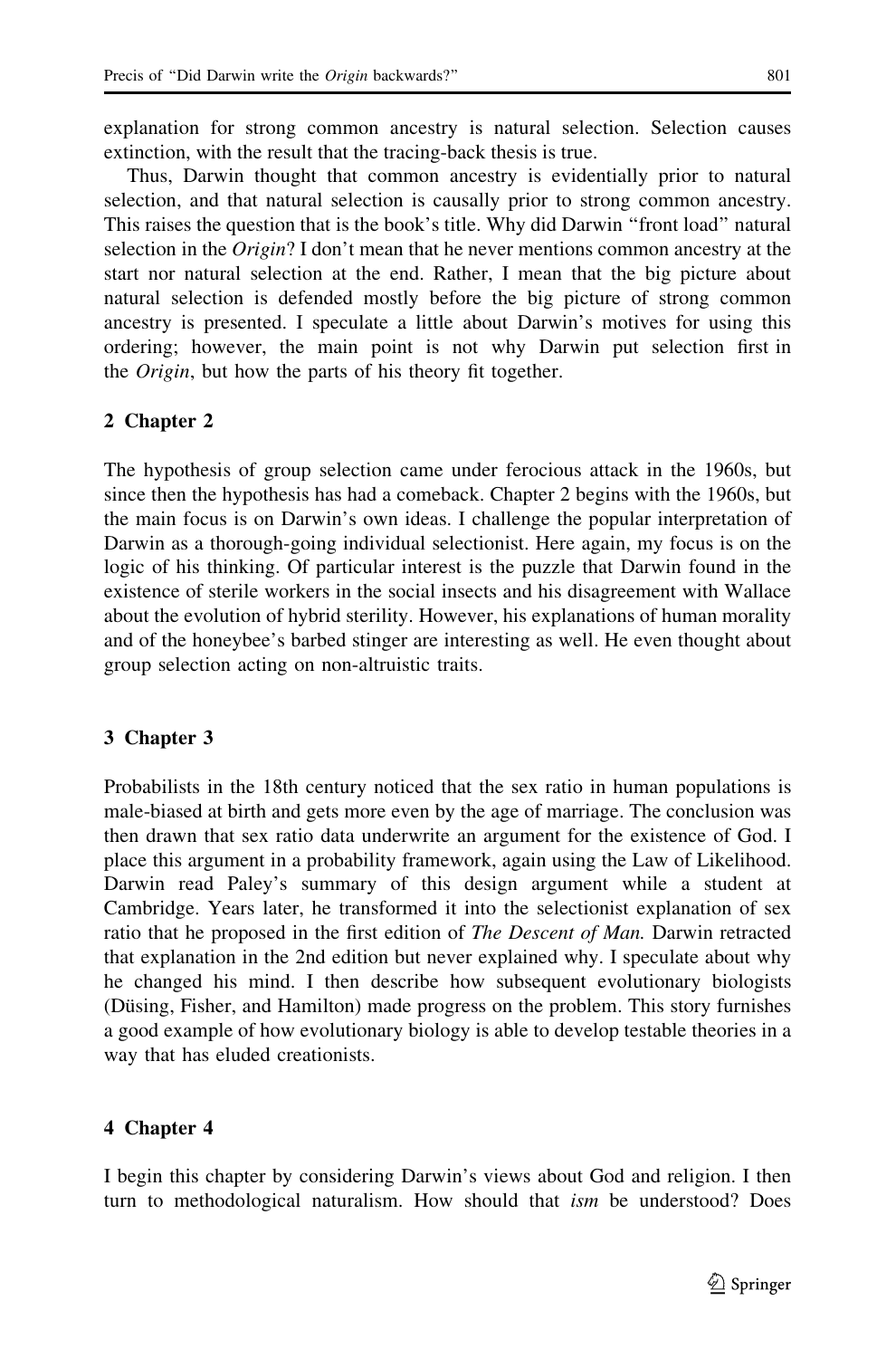<span id="page-3-0"></span>Darwin violate methodological naturalism when he discusses God in the Origin? I then consider the fact that modern evolutionary biology is mathematical. If numbers are what mathematical Platonists say they are, does this mean that the modern theory violates naturalism? Finally, I take up the question of why science should follow the dictates of methodological naturalism; I criticize some of the answers that others have proposed before suggesting a modest answer of my own.

## 5 Three postscripts

The first discusses a likelihood justification for using a principle of parsimony in evolutionary biology to infer the chronological order in which two characters evolved in a lineage. The second postscript addresses some modern issues about group and individual selection, including the suggestion that the units of selection problem is to be solved by adopting a convention, not by ascertaining a matter of fact. I embrace pluralism about explanations while rejecting conventionalism about units of selection. I also suggest that conventionalists and their opponents have talked past each other by using different definitions of individual and genic selection. The third postscript argues that the probabilities used in modern evolutionary biology have an objective interpretation and that this follows from the thesis that ''micro-probabilities'' (e.g., those used in quantum mechanics) are objective.

#### References

Darwin, C. (1859). The origin of species. London: Murray.

Darwin, C. (1959). In M. Peckham (Ed.), On the origin of species—a variorum edition. Philadelphia: University of Pennsylvania Press.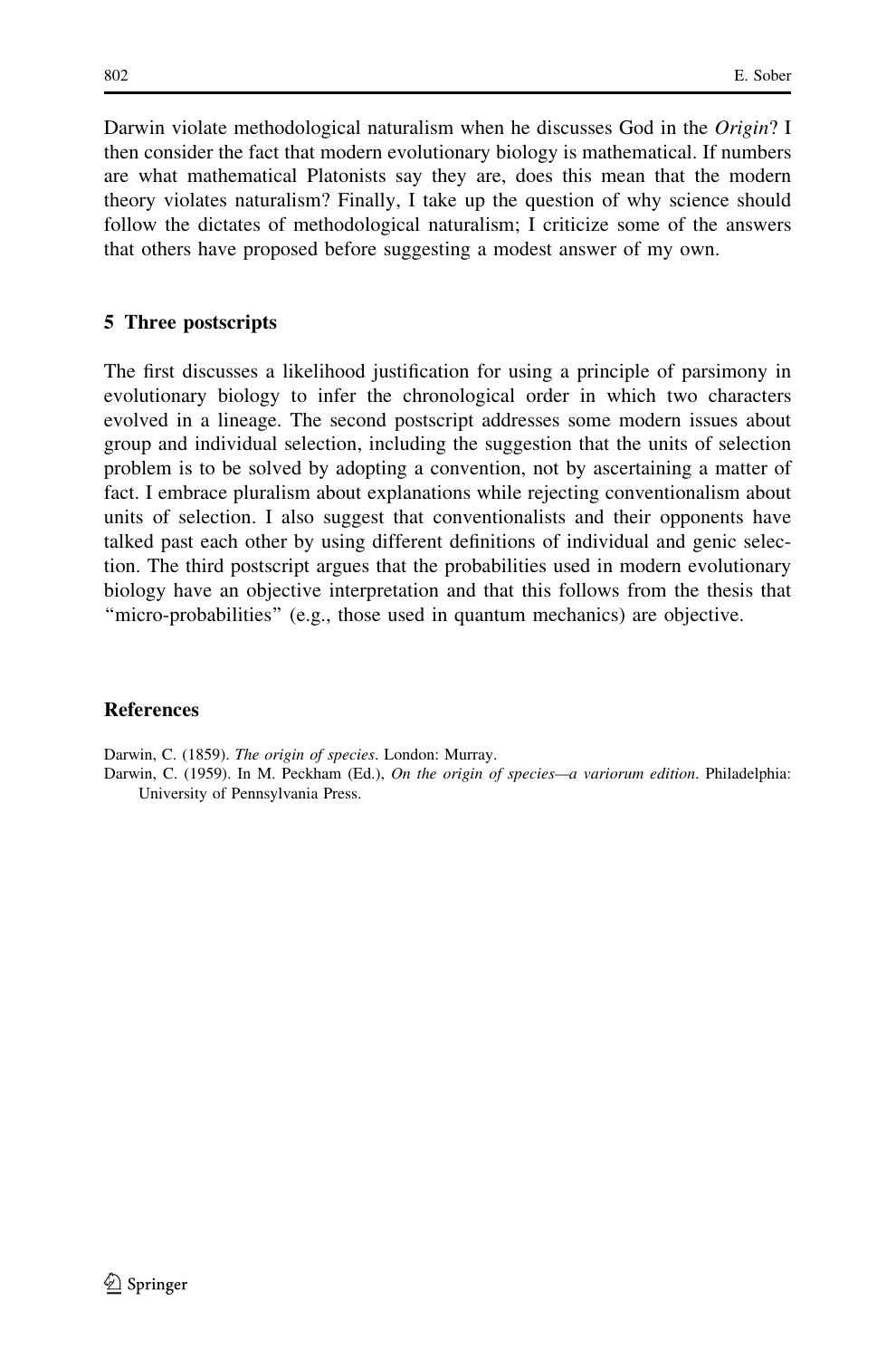# Replies to commentators on Did Darwin Write the Origin Backwards?

Elliott Sober

Published online: 28 August 2014 - Springer Science+Business Media Dordrecht 2014

Abstract Here I reply to Jean Gayon's, Tim Lewens's, and Samir Okasha's comments on Did Darwin write the Origin backwards? The topics addressed include: (1) Darwin's thinking that common ancestry is ''evidentially prior'' to natural selection; (2) how Darwin uses phylogenetic trees to test hypotheses concerning natural selection; (3) how group and indivdiual selection should be defined, and how each is related to the concept of adaptation.

I am grateful to Jean Gayon, Tim Lewens, and Samir Okasha for their stimulating reflections on Did Darwin Write the Origin Backwards? (hereafter DDWOB). Below are my replies. I am sorry that space limitations prevent me from addressing more of the interesting ideas that the commentators have developed.

# 1 Reply to Jean Gayon

I am pleased by Gayon's openness to the styles of writing history that I use in DDWOB. As he mentions, historians of science are often much less tolerant. Internalist history of science is now out of fashion. I certainly do not think that the internal logic of Darwin's theory and how Darwin himself understood that logic are the only proper topics of historical interest. But there is a place for them. Many historians have walked away from such topics, not just because they recognize external influences on theorizing, but because they aren't interested in the content of theories at all.

Besides describing different approaches in the history of science, Gayon also describes an idea that he thinks has dominated philosophy of science for some years.

E. Sober  $(\boxtimes)$ 

Philosophy Department, University of Wisconsin, Madison, 5185 Helen C. White Hall, Madison, WI 53706, USA e-mail: ersober@wisc.edu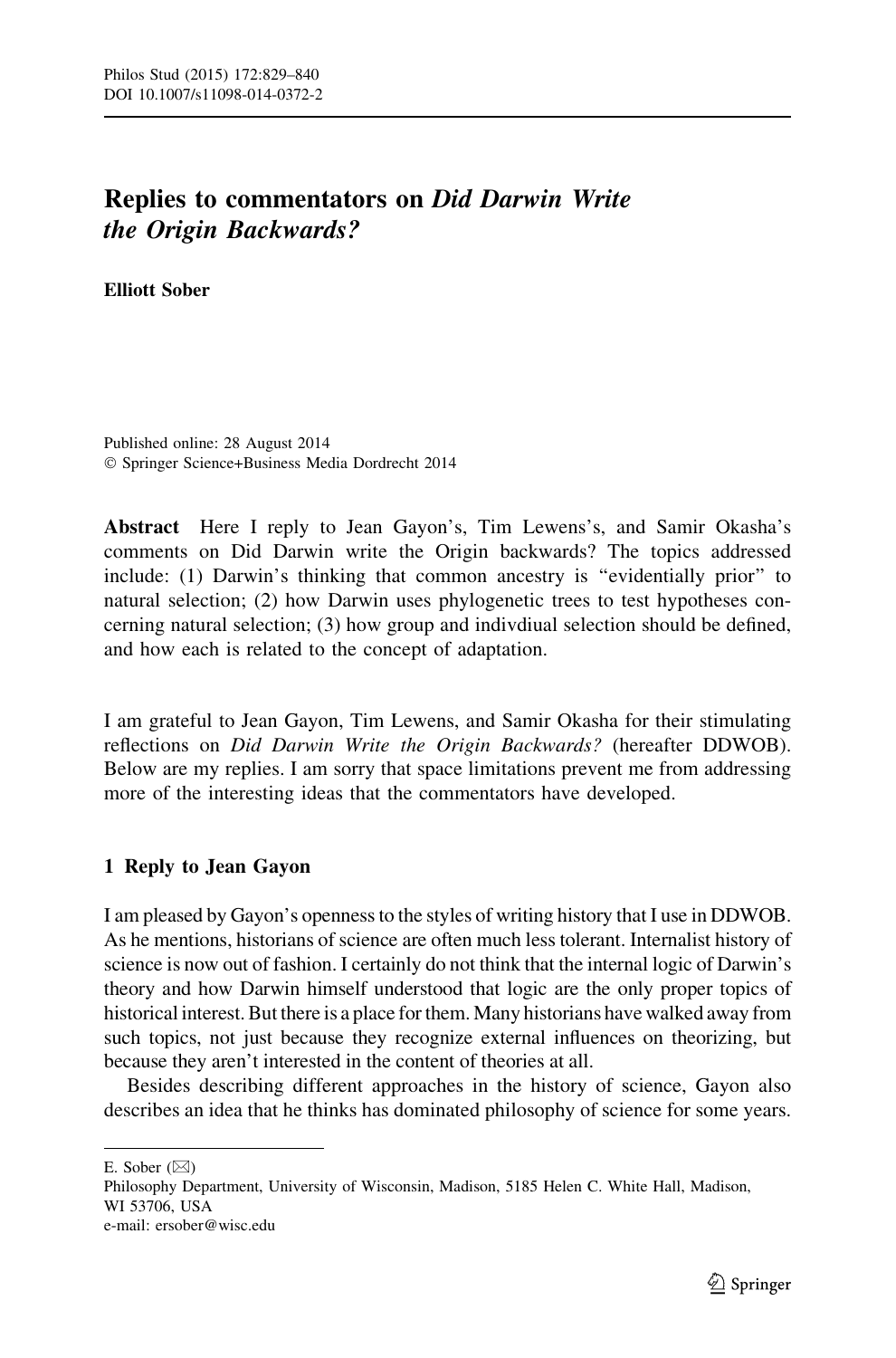He calls it ''the 'regionalist turn'' and says that its ''slogan is: nothing of interest in philosophy of science can be done outside the realm of within-discipline work.'' Gayon is right that regionalism has been influential, but I suspect that he and I may disagree about whether this influence is 100 % good news. For example, I think there has been valuable work in philosophy of science over the past several decades on scientific realism, reductionism, causality, and scientific inference that has tried to generalize across scientific disciplines. Even though philosophy of biology begins with biology, it often should not end there. The quotation from Darwin at the start of my *Precis* offers one reason why philosophy must sometimes look beyond biology in order to understand biology.

At the start of DDWOB's first chapter, I suggest that neither ''evolution by natural selection'' nor ''descent with modification'' is a particularly good characterization of Darwin's theory but that ''common ancestry plus natural selection'' is better (p. 21). Gayon finds this suggestion ''questionable'' since it was Darwin himself who used the phrase ''descent with modification'' and Gayon thinks that Darwin had the hypothesis of strong common ancestry (the thesis that all current life traces back to one or a few original progenitors) in mind when he said "descent with modification." My point in suggesting that "common ancestry" is better than ''descent'' was to draw attention to the fact that descent with modification (as modern readers understand that phrase) can occur when numerous genealogically unrelated start-ups all have descendants that exist now. There is no strong common ancestry here. I don't see why this clarification is questionable if it helps readers understand how Darwin understood a key element in his own theory.

Gayon thinks the distinction I draw between evidential and causal priority reveals "a real difficulty in Darwin's thinking." I don't think there is a difficulty here, at least not in the sense of revealing a flaw. Darwin had to decide how to order his ideas in the Origin, but as I say in Chapter 1, there are many good ways to write a book. The decision he faced concerned rhetoric, not the substance of his theory. In Chapter 1, I offer a simple analogy to explain why the difference between evidential and causal priority is no cause for alarm. Thermometer readings are evidentially prior to temperature, but temperature is causally prior to thermometer readings. You learn about the temperature by looking at the thermometer (and not vice versa) but it is the temperature that causes the thermometer reading (and not vice versa). These twin facts do not constitute a difficulty for the usual theory of how thermometers and temperatures are related.

According to Gayon, the thesis that common ancestry is evidentially prior to natural selection relies on pattern cladistics. Although I think that Darwin believed the evidential priority thesis, I don't think that the thesis commits him to pattern cladism. As for myself, I can say that I am not now, nor have I ever been, a pattern cladist. Pattern cladists think that ''trees'' can be reconstructed from data where the ''trees'' they have in mind make no claims about genealogical relationships and inferring these "trees" requires no evolutionary assumptions (Sober [1993](#page-15-0)). When I talk about trees (without scare quotes), I mean representations of genealogies. Trees are historical hypotheses. One of the main points of my 1988 book (Sober [1988](#page-15-0)) was that genealogies can be reconstructed from data only when one makes substantive assumptions about the evolutionary process.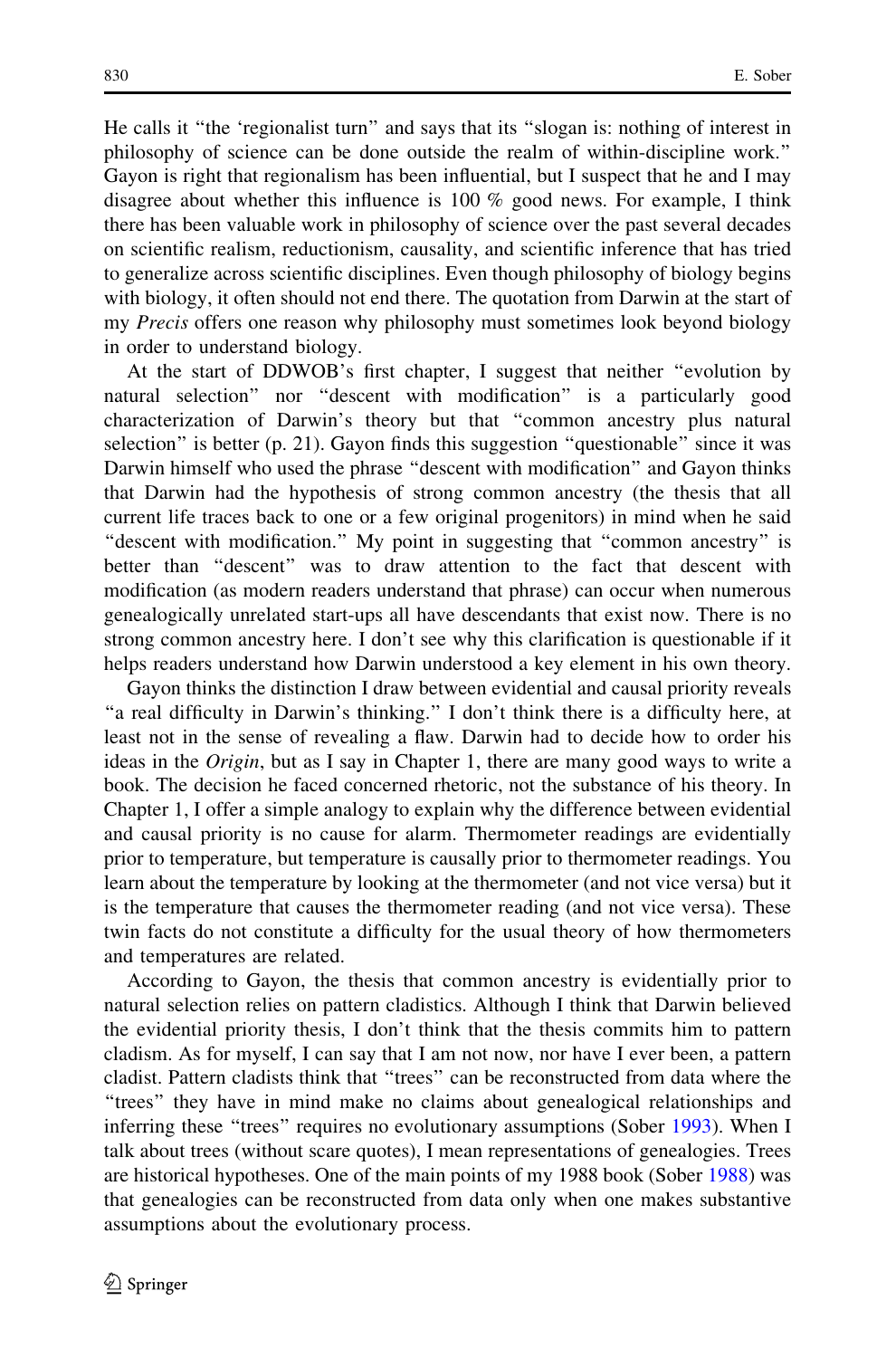Gayon sees a link between pattern cladism and the evidential priority thesis because he misunderstands what the thesis asserts. I explicitly warn against this misinterpretation in DDWOB when I say:

It is important to distinguish the following two claims: (1) If natural selection favored the evolution of trait  $T$  in the lineages leading to species  $X$  and  $Y$ , then the fact that X and Y both have trait T provides little or no evidence as to whether CA [common ancestry] or SA [separate ancestry] is true. (2) Natural selection favored the evolution of one or more traits in the lineages leading to species X and Y. Darwin's Principle is committed to the first of these, but not to the second. It is in this sense that the inference of common ancestry does not depend on the occurrence of natural selection (pp. 42–43).

Gayon quotes with approval Richards's ([2012\)](#page-15-0) remark that ''inference of common ancestry depended on inferences about the operation of natural selection. If so, there is no evidential priority here for common ancestry.'' Richards's phrase ''the operation of natural selection'' ignores the distinction between (1) and (2). Gayon falls into the same error when he says this:

If I am right, Darwin's idea, according to Sober, is the following: if nonadaptive characters play a prominent role in Darwin's views about the correct way to discover and corroborate patterns of common ancestry, then this method does not rely on the theory of natural selection, whose main objective is to explain adaptations.

It is not reliance on the *theory* of natural selection that matters, but reliance on the occurrence of natural selection.

Gayon thinks I analyze the tree diagram in the Origin "as being no more than a pattern of common ancestry,'' that I do ''not consider that Darwin's diagram represents more than a pattern of ancestry.'' This is not correct. True, I present Darwin's diagram early in Chapter 1 (p. 23) in order to explain Darwin's idea of strong common ancestry and I do not mention there how the figure also represents Darwin's principle of divergence, which is a thesis about natural selection. However, I discuss the principle of divergence later (p. 34) and say that the diagram represents it: ''the horizontal axis of his branching diagram … represents dissimilarity; [Darwin] drew the branching to indicate that conspecific varieties have a better chance of persisting if they diverge from the mean of the species, and congeneric species are likewise apt to be more successful if they diverge from the mean of the genus.'' Gayon and I agree that Darwin's diagram simultaneously represents ideas about genealogy and natural selection.

## 2 Reply to Tim Lewens

Lewens starts his commentary with a good summary of the main thesis of the first chapter of DDWOB. He avoids two mistakes made by other reviewers—thinking that I say that Darwin's masterpiece is in the wrong order and that I claim that Darwin never mentions natural selection at the end of the *Origin* (Hodge [2012](#page-15-0); Ruse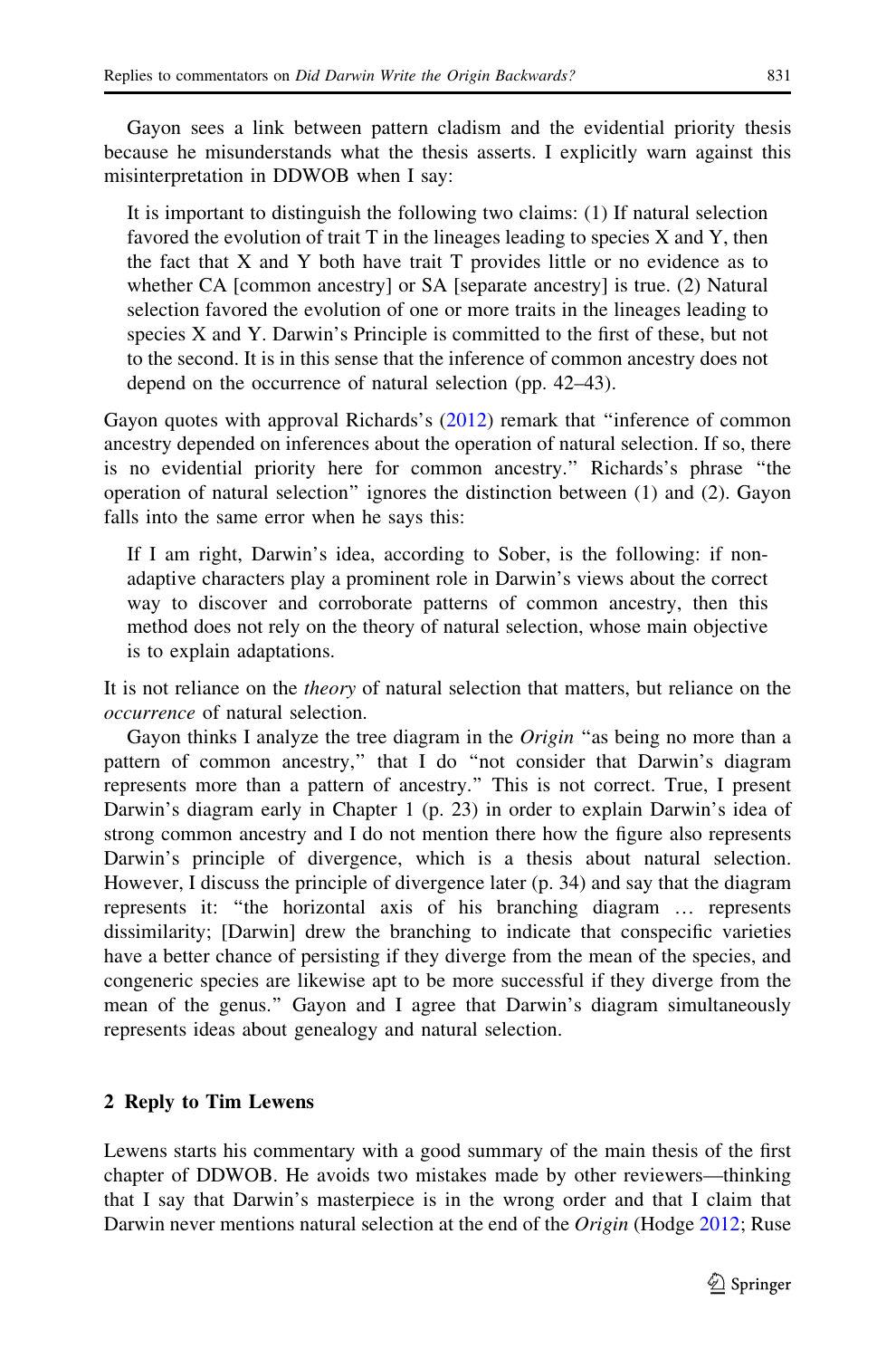[2012\)](#page-15-0). He also sees that my thesis about Darwin's facing a choice in how he would sequence material in the Origin isn't based simply on the fact that natural selection and common ancestry are logically independent. I claim that causal priority spoke in favor of front-loading natural selection whereas evidential priority spoke in favor of starting with common ancestry. Each arrangement makes sense.

I argue in Chapter 1 that Darwin uses the assumption of common ancestry to evaluate hypotheses concerning how natural selection influenced the evolution of various traits. Lewens takes issue with my interpretation. Is the naked head of the vulture an adaptation for ''wallowing in putridity''? Are the cranial sutures found in mammals adaptations for facilitating live birth? Darwin argues that the answer to both questions is *no*. His reason is that "the head of the clean-feeding male turkey is likewise naked'' and that sutures occur in the ''skulls of young birds and reptiles, which have only to escape from a broken egg'' (Darwin [1959,](#page-14-0) p. 197). Lewens says that ''Darwin's reasoning here is rather sparse'' and suggests that ''all Darwin does in all these examples is point to the lack of correlation between adaptive pressure and anatomical structure. He does not tell us in these passages … that the shared trait is most likely inherited from a common ancestor.'' Lewens's phrase ''lack of correlation'' isn't right (if correlation is understood as a probabilistic idea); I think Lewens means that Darwin's point is that we should hesitate to claim that X causes Y when we find cases in which Y is present without X. This, as Lewens says, has nothing to do with common ancestry.

Earlier in his commentary Lewens advocates using a principle of charity. He says that ''if you want to understand what Darwin probably did mean, it is helpful to think about what it would have been sensible for him to have meant.'' Charity may be an impediment to Lewens's interpretation. You don't throw much doubt on the claim that smoking causes cancer by pointing out that people sometimes get cancer without smoking. Did Darwin stumble over this elementary point?



Charity aside, I think that my interpretation is better than the one that Lewens suggests. Given that birds and reptiles have sutures without parturition (they lay eggs and don't do live birth), Darwin says that ''we may infer that this structure has arisen from the laws of growth, and has been taken advantage of in the parturition of the higher animals'' (Darwin [1959](#page-14-0), p. 197). Lewens discussses Darwin's mention of ''the laws of growth'' by talking about correlations of character, but I would draw attention to another feature of Darwin's sentence. Although the word ''then'' does not occur there, I think that Darwin means that the sutures evolved at one time and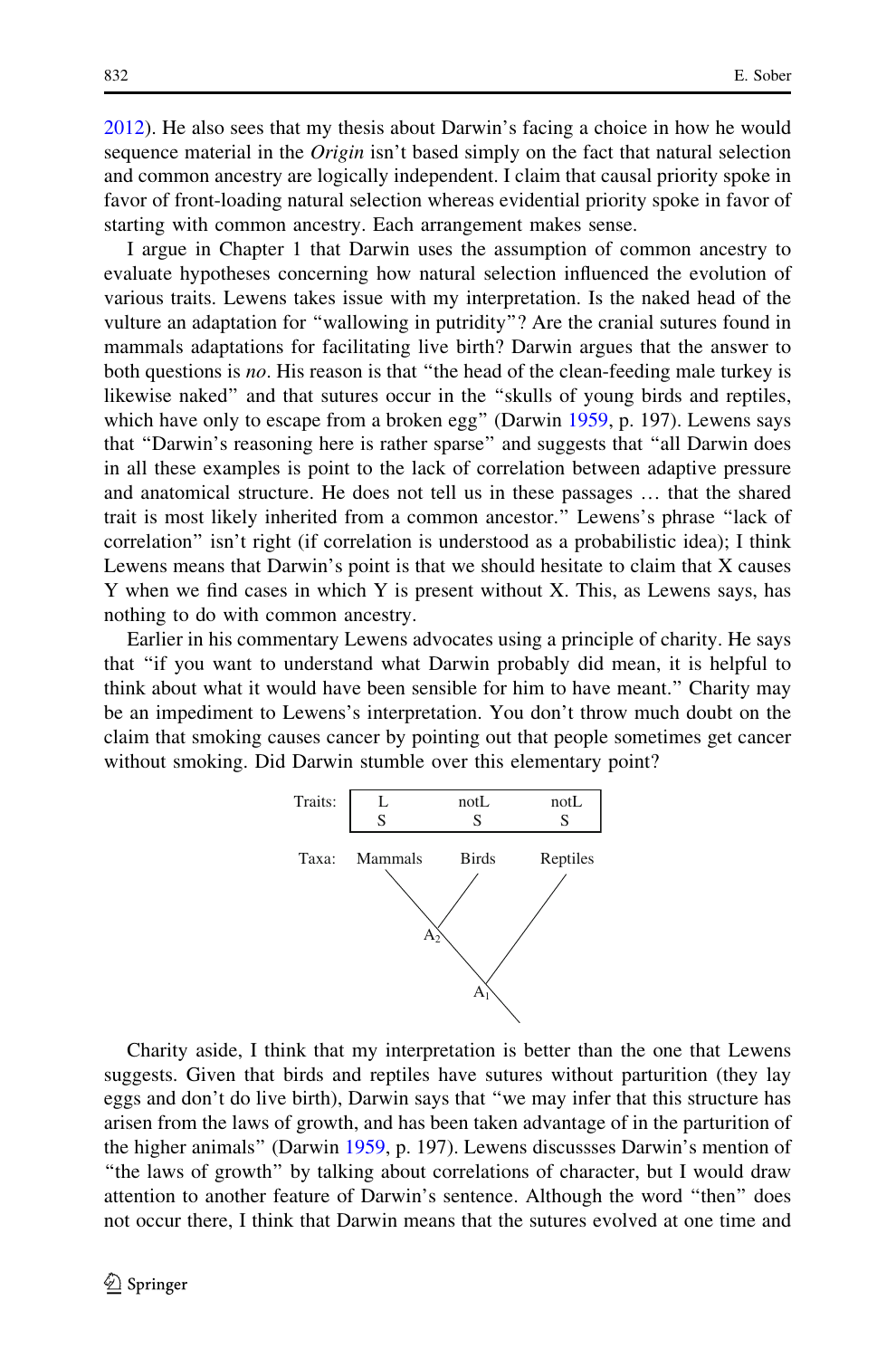then were taken advantage of when parturition evolved. In other words, the sutures preceded the parturition.<sup>1</sup> Darwin concludes that parturition didn't cause sutures to evolve, since cause must precede effect. But how does Darwin defend his claim about chronological order? All this makes sense if you interpret Darwin as reasoning about the accompanying phylogenetic tree, which shows the three taxa and their character states; L means live birth and S means skull sutures. There are two common ancestors in the figure,  $A_1$  and  $A_2$ . My suggestion is that Darwin uses the characteristics we observe in the three extant taxa to reason that  $A_1$  and  $A_2$  both had sutures and that neither had live birth. Given this, it is false that sutures evolved in the lineage leading to mammals because there was parturition. The sutures were there before live birth evolved.<sup>2</sup>

This reconstruction of Darwin's reasoning is additionally supported by textual evidence that I cited in DDWOB (p. 36). Darwin makes the following suggestion ten pages before he takes up the vulture's naked head and mammalian skull sutures:

In looking for the gradations by which an organ in any species has been perfected, we ought to look exclusively to its lineal ancestors, but this is scarcely ever possible, and we are forced in each case to look to species of the same group, that is to the collateral descendants from the same original parent form (Darwin [1959,](#page-14-0) p. 187).

Darwin's using collateral descendants to make inferences about how an organ evolved in a lineage is another instance of tree-thinking.<sup>3</sup>

Lewens next turns to the question of why Darwin organized the Origin "causefirst'' with the theory of natural selection coming before the defense of strong common ancestry. He suggests that ''perhaps the answer lies in the fact that the Origin's argument is an inference to the best explanation,'' an idea he developed in his illuminating book (Lewens [2007](#page-15-0)). Lewens's suggestion raises the question of why the use of inference to the best explanation should dictate the *Origin's* ordering of ideas. After all, strong common ancestry explains the nested similarities that Darwin observed. Why not put that first? Lewens grants that

It is possible, of course, to lay out an inference to the best explanation by beginning with the effects and then showing how the cause makes sense of them. That said, it would be hard for a reader to appreciate the explanatory relationship between selection and its effects unless one is familiar with what natural selection is supposed to be, and how it is supposed to act, when one comes to review the diverse phenomena Darwin thinks it can account for. That is why … Darwin's book has a cause-first structure.

<sup>1</sup> Darwin is explicit about making a claim concerning chronological order in his discussion of bamboo hooks in the same paragraph; I quote this in DDWOB, p. 39.

 $2$  If this is Darwin's reasoning, he is conforming to an inference principle that biologists would later call cladistic parsimony: the most reasonable estimate of the character states of the ancestors in a phylogenetic tree is the one that minimizes the number of changes that must have occurred in the tree to yield the characteristics observed in the leaves; this is discussed in DDWOB's first postscript.

<sup>3</sup> Darwin's tree-thinking may help explain why he changed his mind about sex ratio; see DDWOB, pp. 105–106.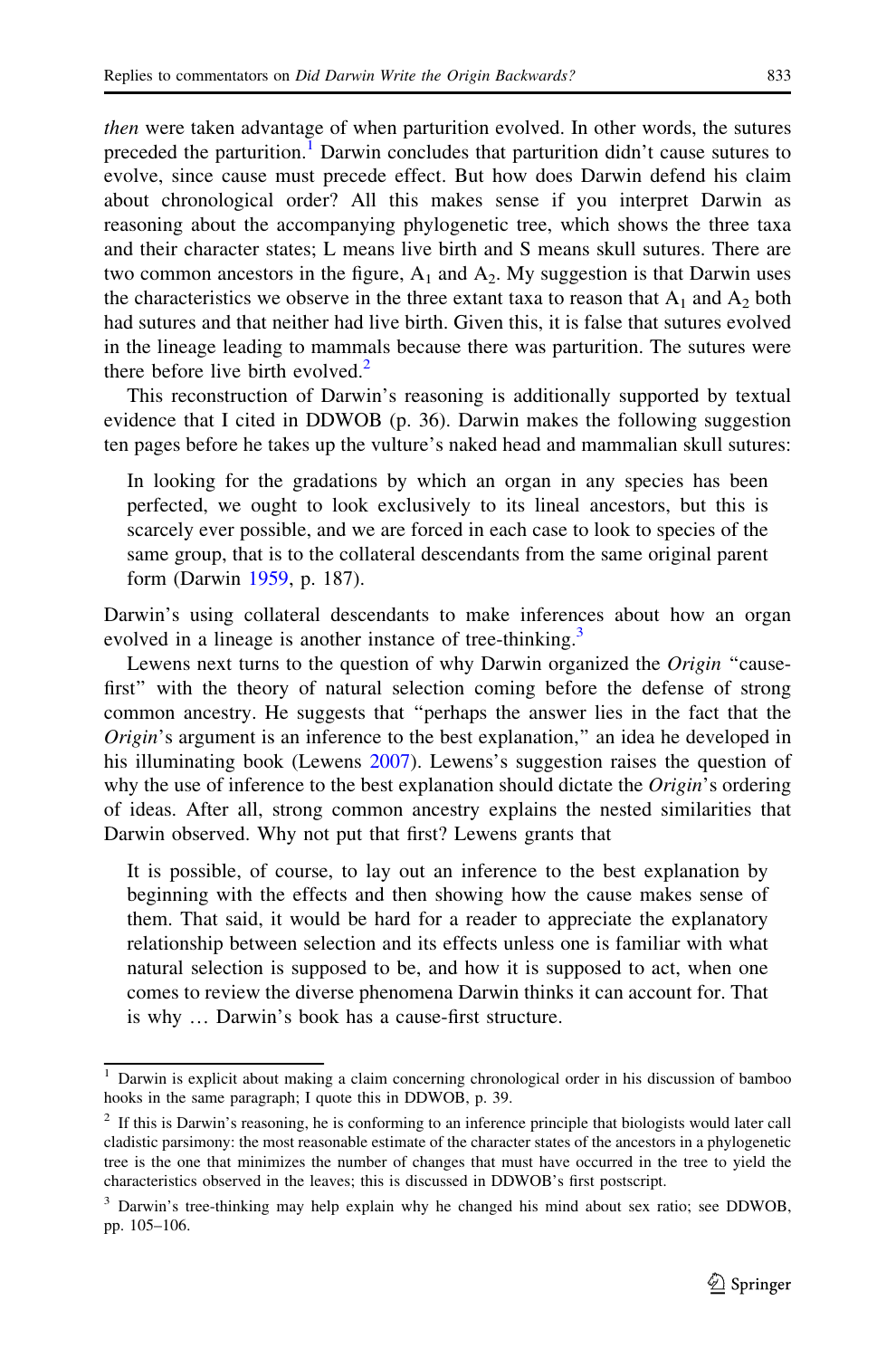Lewens's suggestion about Darwin's motivation is reasonable and it does not contradict anything I say in DDWOB.

Lewens connects his suggestion to work by two other scholars. He defends the suggestion by endorsing Hodge's [\(1977](#page-15-0)) argument that Darwin was influenced by Herschel's vera causa principle. Hodge argues that Darwin organized the Origin so that it would demonstrate the existence, competence, and responsibility of natural selection for a wide range of observations. Although I admire Hodge's ([1977\)](#page-15-0) work on the structure of what Darwin calls his ''one long argument,'' I think Hodge underestimates the place of common ancestry in Darwin's theory; for Hodge, Darwin's theory is basically the theory of evolution by natural selection. Hodge does not pay much attention to Darwin's argument for strong common ancestry. Strong common ancestry is not an observation that supports the hypothesis of natural selection because it is not an observation at all; it is a hypothesis that Darwin introduces to explain various observations.

Lewens contrasts Hodge's analysis with that of Waters ([2003\)](#page-15-0) and notes that Waters argued that Darwin's case for common ancestry in the second half of the Origin ''remains neutral on the cause of evolutionary change.'' My interpretation of Darwin's Principle leads me to wince a little at the word ''neutral.'' If the similarity of two species is to be evidence that they have a common ancestor, it matters a lot to Darwin whether the traits evolved because there was natural selection for them in the two linages. In his excellent essay, Waters  $(2003, p. 123)$  $(2003, p. 123)$  $(2003, p. 123)$  emphasizes that Darwin's case for common ancestry ''does not depend on the premise that natural selection is the underlying cause.'' That is true, but Darwin says something additional. It isn't just that appeal to natural selection isn't needed. He also says that if natural selection governs the evolution of a similarity, the similarity can't provide substantial evidence for common ancestry. Needing notX goes beyond not needing X. In any event, Lewens thinks that Waters's position is a threat to Hodge's and hence to Lewens's own explanation of why the *Origin* is written selection-first. Hodge sees one long argument, with its separate parts all being defenses of the theory of natural selection. Waters and I think there are two longish arguments one for natural selection, the other for strong common ancestry.<sup>4</sup> However, I don't think that the two-argument view undermines Lewens's speculation about why Darwin put selection first in the Origin. After all, Darwin did think that natural selection explains why strong common ancestry is true.

Hodge ([1977\)](#page-15-0), Waters [\(2003](#page-15-0)), and Lewens ([2007\)](#page-15-0) seek to characterize the arguments in the Origin as inferences to the best explanation. I agree, but I think that this tool needs to be developed much more if it is to fully explain the details of Darwin's reasoning. Consider, for example, how inference to the best explanation would apply to Darwin's Principle. Why is common ancestry a much better explanation than separate ancestry of the similarity of two species when the similarity is nonadaptive, but not when the similarity is adaptive? Is this true under some assumptions but not under others? This is where I suggest using the law of

 $\overline{4}$  I discussed Darwin's Principle, though I didn't use that label, in Sober [\(1993](#page-15-0), pp. 41–42) and in Sober ([1999a](#page-15-0), p. 265, pp. 273–274).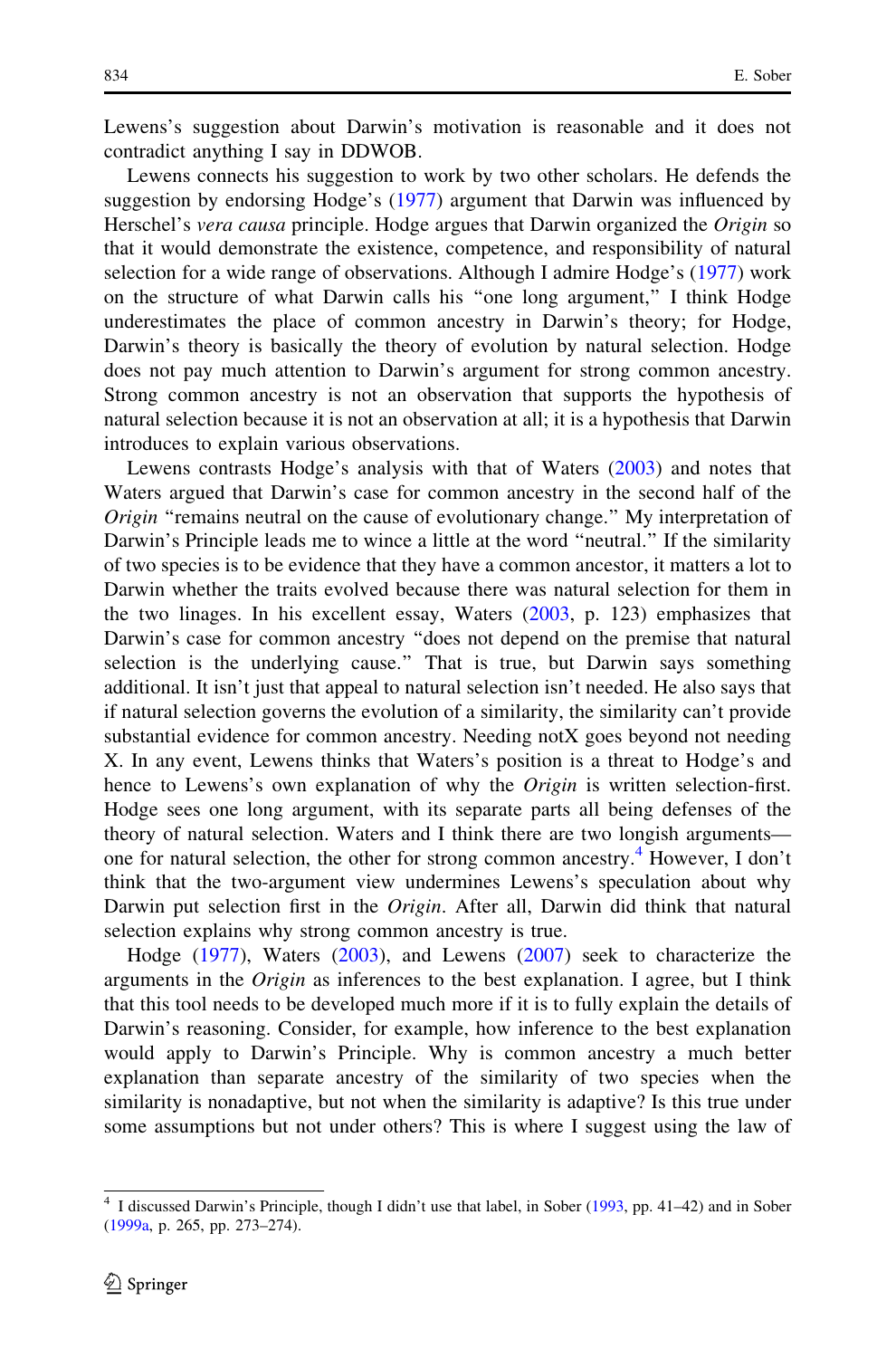likelihood as an analytical tool. A similar question arises in connection with Darwin's reasoning about mammalian skull sutures; I discuss a likelihood justification of this argument in DDWOB's first postscript. Whenever the idea of inference to the best explanation is used to clarify a scientific inference, the analysis requires an account of why one proposed explanation is better than another; ''better explanation'' requires elucidation, as proponents of the theory of inference to the best explanation have emphasized (Lipton [2004\)](#page-15-0). My own view is that explanatoriness is not an epistemologically fundamental category (Roche and Sober [2013\)](#page-15-0).

Darwin pointed to the unifying power of his theory as evidence of its truth. Philosophers of biology have noted this fact but have mostly shied away from the philosophical question of why (or in what circumstances) unification is evidence of truth. To pursue this further question, we need to depart from the regionalism that Gayon describes. The question is philosophical, not historical in a narrow sense, and yet its answer may help us to better understand Darwin's own theory. Part of understanding a theory is seeing how its parts fit together; this is not settled by the fact that the theory's creator thought that the parts fit together in a certain way.

Lewens concludes his essay by arguing that "even if, in one sense, selection turned out to be the only cause of trait evolution, this would not undermine our ability to spot common ancestry.'' I agree. This is why I express reservations about Darwin's Principle in DDWOB (pp. 28–32). When species X and Y each have trait T, the similarity provides meager evidence of common ancestry if a simple sort of selection process is at work in both lineages, but there are more complex types of selection in which the similarity provides substantial evidence. Darwin apparently wasn't thinking of these more complex cases when he formulated his Principle. The passage that Lewens quotes from (Darwin [1959,](#page-14-0) p. 479) is a good one to think about in this connection. Darwin says that the single ''framework of bones'' that one finds in several species is evidence that those species have a common ancestor. Yet, it seems that the framework of bones was and is useful. This reasoning can be understood by comparing the following two hypotheses:

- $(H<sub>1</sub>)$  The species had a common ancestor and natural selection caused that ancestor to evolve a single framework of bones. Then there was stabilizing selection for that trait in the lineages descending from that common ancestor
- $(H<sub>2</sub>)$  The species did not have a common ancestor and natural selection caused the separate lineages leading to those species to each evolve some framework of bones or other

 $H_1$  makes the shared framework we observe more probable than  $H_2$  does, if different arrangements of bones probably would have evolved were  $H_2$  true. This likelihood comparison of the two hypotheses resembles what I say in DDWOB (pp. 31–32) about the near-universality of the genetic code.

# 3 Reply to Samir Okasha

Okasha and I agree that the units of selection problem is a factual problem, not to be settled by adopting a convention. Part of the second postscript in DDWOB is devoted to explaining what is wrong with conventionalism about units of selection;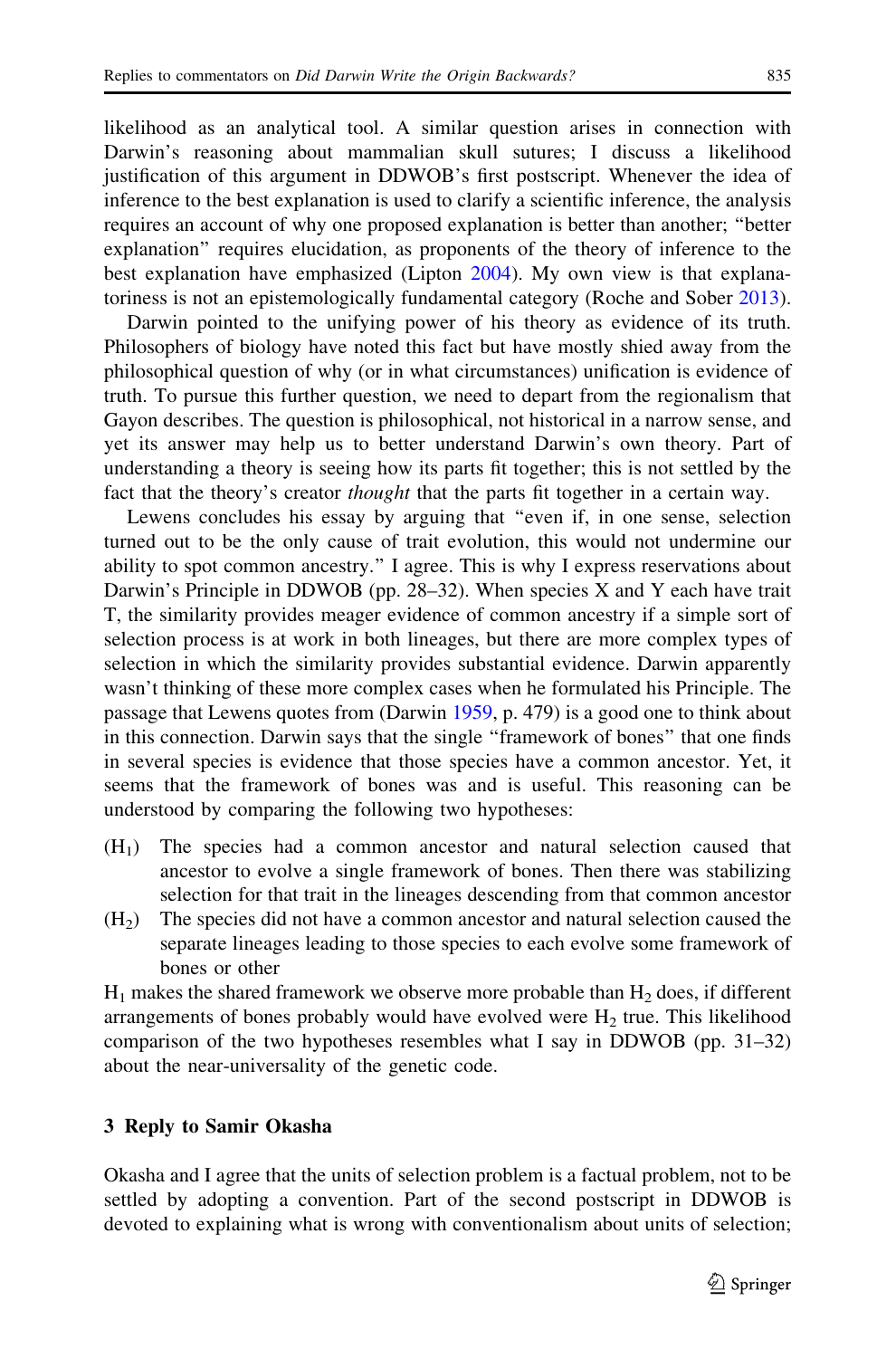some of my discussion builds on insightful ideas that Okasha develops in his 2006 book. In that postscript, I describe a simple example concerning the evolution of altruism in order to argue that pluralism about explanation doesn't entail conventionalism about units of selection. I present two explanations that are mutually compatible. The first explains why altruism evolves by describing the opposing forces of group and individual selection; the second explains this outcome by describing the correlation of interactors and the cost/benefit ratio. Both stories are explanatory and causal, even though the second doesn't talk about distinct levels of selection. Contrary to what Okasha says, I do not believe that multi-level selection (MLS) theory, in which group and individual selection are distinguished, is "mandatory" in the sense of furnishing the only causal explanation in town.<sup>5</sup>

Much of Okasha's [\(2006](#page-15-0)) book concerns the difference between two modern ways of developing MLS theory. There is the approach that uses the Price equation and the approach that uses the statistical technique known as contextual analysis. Each begins with its own uncontroversial mathematics, decomposing the change in trait frequency due to natural selection into two additive components. The two resulting equations are predictively equivalent in that the change predicted by one will be the same as the change predicted by the other. The Price and contextual ''approaches'' go beyond this austere mathematics because the Price approach labels the addends in the Price equation ''group selection'' and ''individual selection'' while the contextual approach applies these same labels to the two addends in the contextual equation. Now there is conflict; the two approaches sometimes disagree about whether there is group selection and often disagree about the magnitudes of the two selection processes when they agree that both are occurring.<sup>6</sup> But more fundamentally, the two approaches disagree about what group selection is. For the contextual approach, ''group selection'' means that an individual's fitness is affected by the kind of group the individual occupies. For the Price approach, ''group selection'' means that there is variation in the fitnesses of groups. After weighing the pluses and minuses, Okasha ([2006](#page-15-0)) opts for the contextual approach. I mention these two approaches in a footnote in DDWOB (p. 194) and say that my definitions of group and individual selection are compatible with the Price approach but not with the contextual approach (because the latter says there can be group selection when there is just one group and when groups have identical fitnesses; see Sober [2011\)](#page-15-0). However, I don't discuss the details of either in DDWOB. I avoid that topic because my main goal was to describe how Darwin thought about group and individual selection. I argue that Darwin's thinking is very much grounded in the idea that group selection is selection among groups just as individual selection is selection among individuals in the same group. Notice that this involves a qualitative definition of group and individual selection, not a *quantitative* measure of their strengths.

<sup>5</sup> I defend pluralism about explanation as an alternative to both reductionism and some forms of antireductionism in Sober [\(1999b](#page-15-0)), Jackson and Pettit [\(1995\)](#page-15-0) also are pluralists. David Wilson and I defend MLS theory in *Unto Others* (Sober and Wilson [1998](#page-15-0)).

<sup>6</sup> When I talk about the two ''approaches'' in what follows, I mean the two equations where the two addends are interpreted as described. Each approach can of course be supplemented.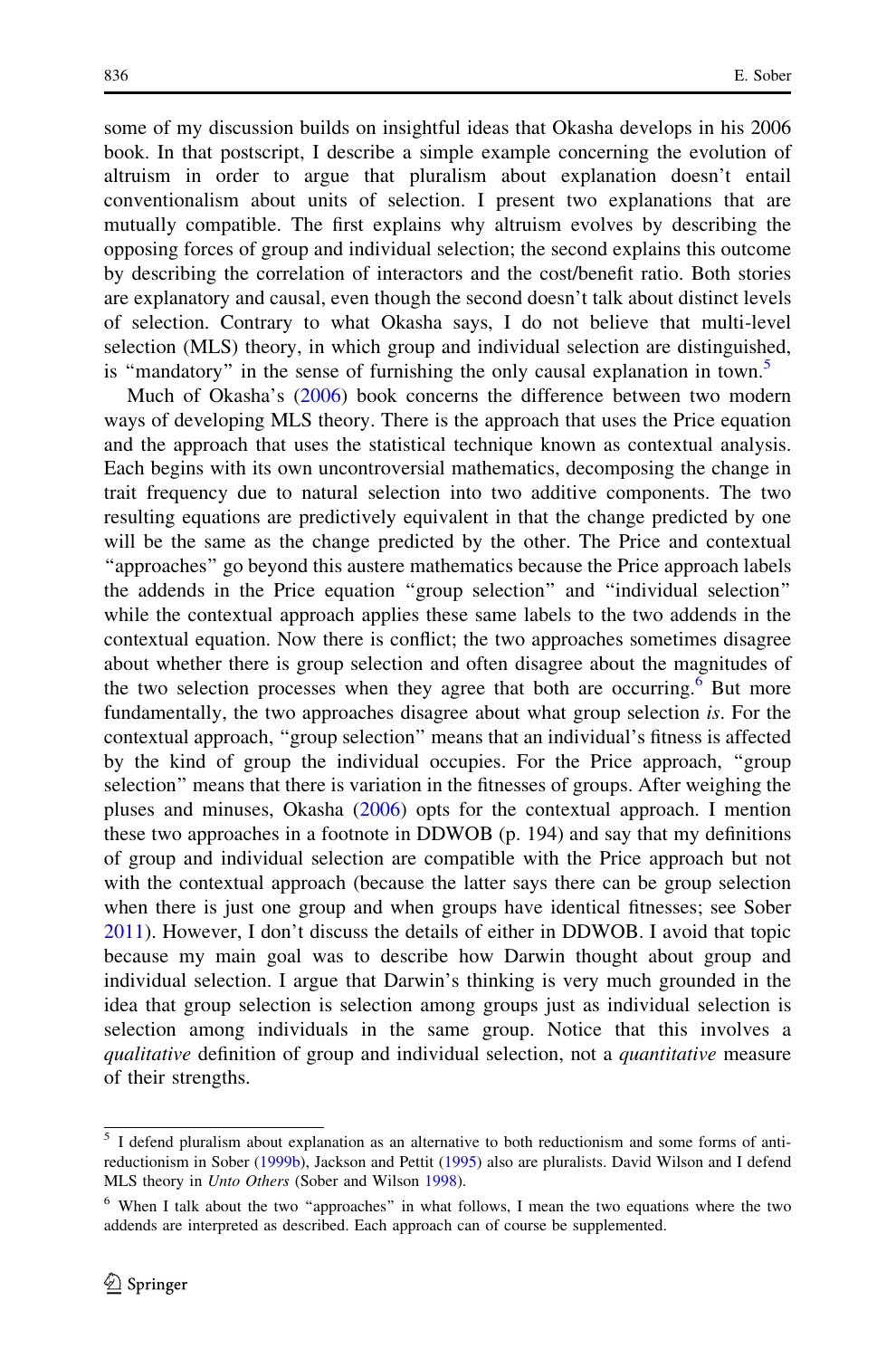I am glad that Okasha agrees that there is strong textual evidence for an MLS interpretation of Darwin's discussion of human morality. However, Okasha expresses reservations about this interpretation in connection with what Darwin says concerning the evolution of hybrid sterility; he thinks that Darwin may here be straying from the MLS framework because Darwin notes that an organism's inability to have fertile offspring when mating with an individual from a different species does not benefit the organism with the inability or its relatives. Okasha suggests that Darwin here may be closer to modern-day kin selection theory than to MLS theory.<sup>7</sup> In fact, Darwin goes beyond this mention of relatives; he says that the inability does not benefit the individual who has it, or its relatives, or ''any other individuals of the same variety'' (Darwin [1959,](#page-14-0) pp. 444–445). I don't think his mention of relatives undermines the MLS interpretation of Darwin's analysis, since the standard version of MLS theory (now called MLS1 in the literature) says that the fitness of a group is the expected number offspring organisms that the group produces. When Darwin denied that there could be selection for hybrid sterility, he was implicitly using an MLS1 format.<sup>8</sup> The organism's inability doesn't help the group to be productive any more than it helps the organism itself.

Okasha thinks that the definitions I use of group and individual selection pose a problem for understanding what group and individual adaptation are and for capturing Williams's ([1966\)](#page-15-0) distinction between group adaptations and fortuitous group benefits. Okasha is right that on my view a trait can evolve because of group selection and not be a group adaptation, but I don't think this is problematic. Let me explain.

Williams made the important point that adaptation at a level requires selection at that level. That is, if a trait is a group adaptation, it must have evolved because there was group selection; ditto for individual adaptation entailing individual selection (Sober and Wilson [2011](#page-15-0)). From this it is easy to see why a trait that currently is useful to the group need not be a group adaptation, since it may not have evolved by group selection. For example, suppose a zebra herd benefits when the individuals in it run fast rather than slow, since that reduces the group's risk of being wiped out by lion attacks. Even so, the trait may have evolved purely by individual selection wherein the fast zebras in a herd avoided predators more successfully than the slow ones did.

So if a trait is a group adaptation, group selection must have caused it to evolve. What about the converse? If a trait evolved because there was group selection (in the sense of that term used in DDWOB), does that entail that the trait is a group adaptation? Okasha says that I ''imply'' in DDWOB that the answer is yes. I hope I did not, since I think the answer is *no*. Consider two traits that are perfectly correlated in a metapopulation of groups; suppose that fast zebras have brown eyes and slow zebras have blue, and that running fast is advantageous whereas eye color is neutral. Suppose for the sake of argument that running fast evolved (in part)

<sup>7</sup> I discuss what kin selection has to do with genealogical relatives in DDWOB's second postscript.

<sup>8</sup> Gayon ([1998,](#page-14-0) p. 72) discusses Darwin's commitment to ''individualism'' in connection with this problem.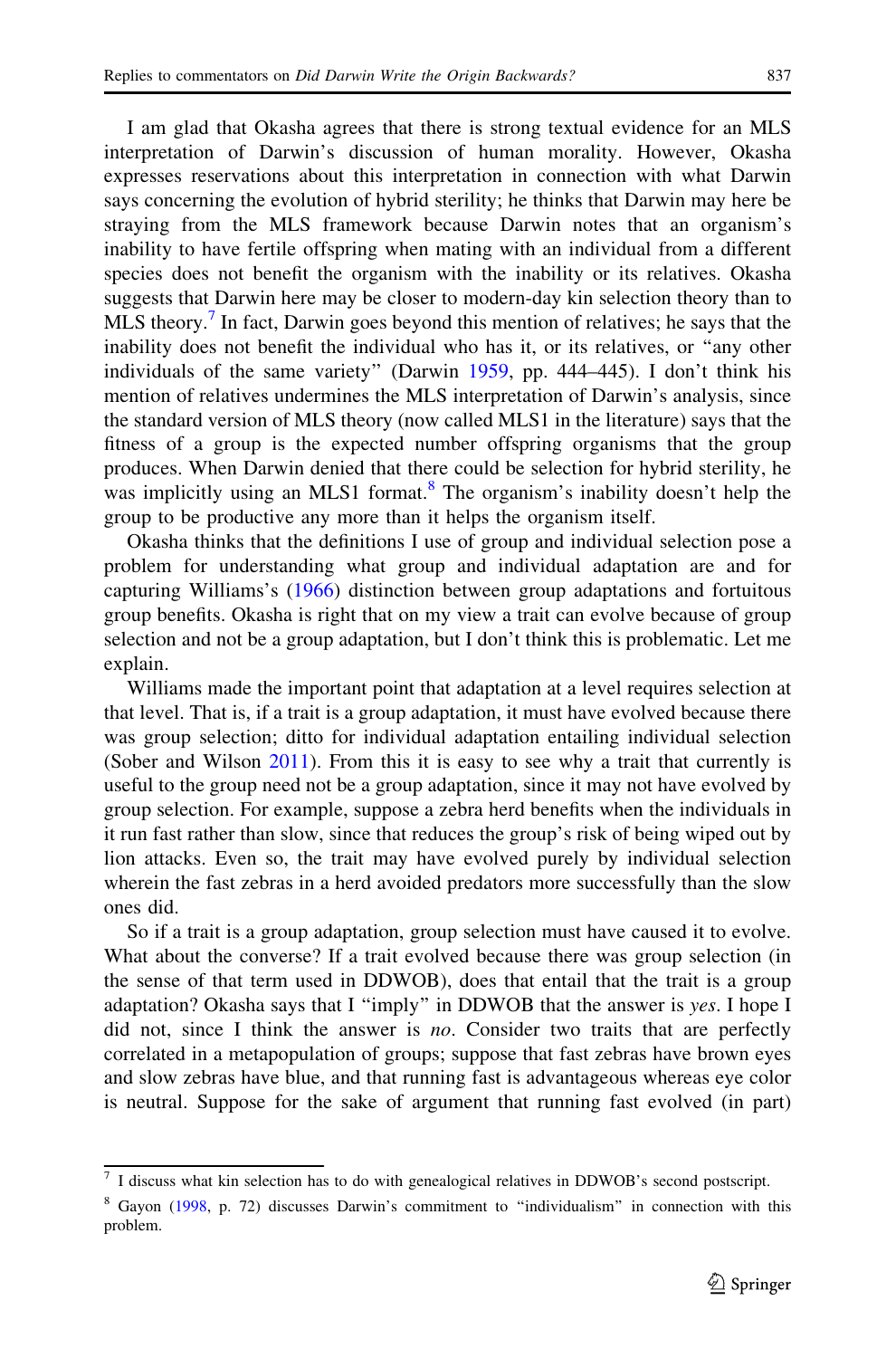because it was beneficial to the group. For example, suppose that lions decide which zebra herds to attack by assessing the herd's average running speed, preferring to go after slow herds rather than fast ones. If running fast evolved because there was group selection for that trait, then the trait is a group adaptation. Given the correlation of running speed and eye color, it follows that brown eyes also evolved because there was group selection. However, there was no group selection for having brown eyes, so eye color is not a group adaptation. Brown eye color was selected, but there was no selection *for* that trait. Selection-of and selection-for are importantly different concepts (Sober [1984](#page-15-0)). It is the latter concept that I use to define what an adaptation is (in DDWOB, p. 172 and in Sober [1993,](#page-15-0) p. 85) and it is selection-for that one needs to use in defining group and individual adaptations (Sober and Wilson [2011\)](#page-15-0). The same argument would apply if we supposed that running fast evolved because there was individual selection for that trait; in that circumstance, individual selection would also cause brown eyes to evolve, but brown eyes would not be an individual adaptation. In summary, a trait can evolve because of group (individual) selection without the trait's being a group (or an individual) adaptation. I don't regard that as a shortcoming of my definitions. I therefore disagree with Okasha's claim that there is a ''serious tension'' between my ''preferred conceptualization of individual versus group selection … and [my] endorsement of Williams' distinction…'' By the way, neither the Price approach nor the contextual approach (as defined earlier) distinguishes between two traits that are coextensive.<sup>9</sup>

Okasha [\(2006](#page-15-0), p. 97) says that the ''tension'' between the Price approach and the contextual approach arises because each satisfies only one of two intuitively plausible requirements: (i) that group selection occurs only if the fitnesses of individuals depend on the kind of group they occupy; (ii) that group selection occurs only if there is variation in the fitnesses of groups. Okasha thinks that the contextual approach satisfies (i) but not (ii) while the Price approach satisfies (ii) but not (i). He is right about the contextual approach, but, as Okasha acknowledges a page later, the Price approach does satisfy both requirements if an ''interactionist'' conception of group is used. The idea is that a bunch of organisms comprises a group only when they affect each other's fitnesses; it isn't enough that they live shoulder-to-shoulder (Sober and Wilson  $1998$ ).<sup>10</sup>

Okasha [\(2006](#page-15-0), p. 98) has another objection to the Price approach that he thinks is more serious. He says that the Price approach ''always'' overstates the strength of

<sup>&</sup>lt;sup>9</sup> A manipulation experiment can break the correlation, yielding data that show that there was selection for running speed, not for eye color. Still, the fact remains that the change-in-trait-frequency equation used by the Price approach for running speed and the Price approach equation for eye color must be identical if the two traits are perfectly correlated; similarly for the two contextual approach equations, one for running speed, the other for eye color. The contextual approach equation can be supplemented by a partial regression treatment of how running speed and eye color each affect an individual's fitness; a similar supplementation is possible for the Price approach equation (Frank [2012,](#page-14-0) pp. 1013–1014). These supplements go beyond what I am describing as the two ''approaches.''

<sup>10</sup> Okasha ([2006,](#page-15-0) pp. 45–46) argues that the interactionist concept is sometimes inappropriate, but I find his reasons unpersuasive. I think the interactionist conception is right for MLS1, regardless of whether one is a contextualist or a Pricean; Okasha's point about genealogically defined groups concerns MLS2.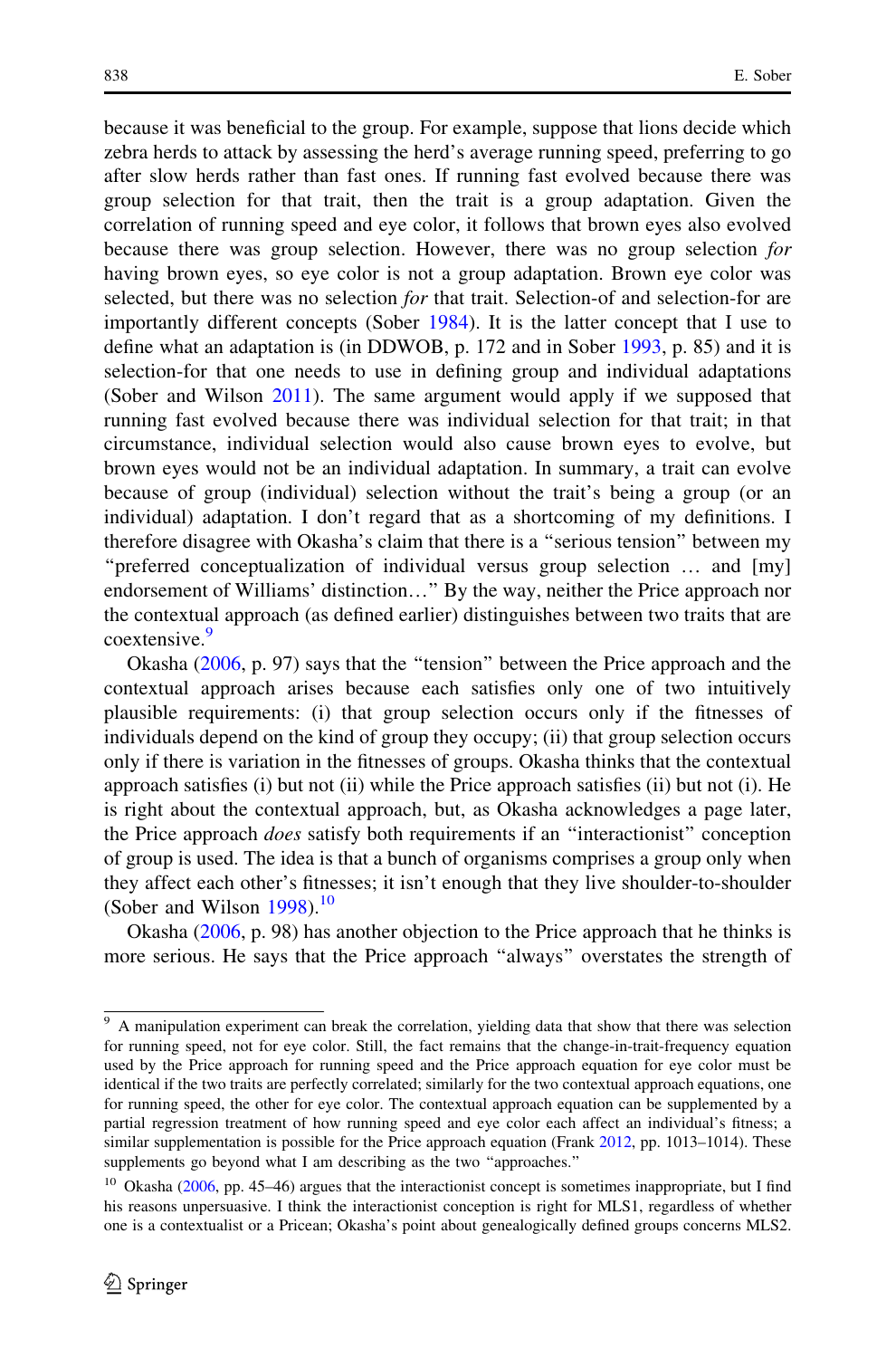<span id="page-14-0"></span>group selection. Here's an example of the kind of point that Okasha is making. He thinks that group selection must be weak when an individual's fitness depends only slightly on the kind of group the individual occupies. This can happen when there is lots of variation in fitness among groups and only a little within them; here the Price approach says that there is strong group selection. Since this assessment uses ideas from contextual analysis, I think Okasha's argument may beg the question.

Even so, I agree with Okasha that the Price approach has some real limitations. For example, Okasha ([2006](#page-15-0), p. 99) notes that the Price equation requires that the trait value of a group be the average of the trait values of the individuals in the group. This isn't a problem in the example of zebra running speed, but there are plenty of other cases in which the group phenotype of interest isn't an average of individual phenotypes. For example, in Wade's [\(1976](#page-15-0)) artificial selection experiments, there was group selection on group census size. The census size of a group isn't the average of the census sizes of the individuals in it. In this example, the Price approach does not generate the wrong conclusion about whether there is group selection; rather, the approach does not apply. The example shows that the approach is incomplete, not that it is false. $\frac{11}{11}$ 

MLS theory, as I understand it, is not committed to using the Price approach or the contextual approach. My picture is that MLS theory addresses a biological example by identifying traits that are advantageous to individuals within the same group and traits that are advantageous to groups. In both cases, advantageousness is a causal concept, so the causal distinction between group and individual selection is drawn before a mathematical model of change in trait frequency is applied. In my 1984 book I distinguish source laws from consequence laws in the theory of natural selection.<sup>12</sup> The former describe where fitness differences come from; the latter describe the evolutionary consequences of fitness differences. The physical environment and the biology of the organisms in the population induce fitness differences; those fitness differences induce changes in trait frequency. The equations used in the Price and the contextual approaches are both consequence laws and therefore don't capture some of the facts that are described in source laws. Some of the causal differences between group and individual selection are to be found in those source laws.

Acknowledgments The author thank Steve Frank, Charles Goodnight, Brian McLoone, and David Wilson for useful discussion.

## References

Darwin, C. (1959). On the origin of species: A variorum edition. In M. Peckham (Ed.), Philadelphia: University of Pennsylvania Press.

Frank, S. (2012). Natural selection IV: The price equation. Journal of Evolutionary Biology, 25, 1002–1019.

Gayon, J. (1998). Darwinism's struggle for survival. Cambridge: Cambridge University Press.

<sup>&</sup>lt;sup>11</sup> The same point applies to Okasha's ([2006,](#page-15-0) p. 99) observation that the Price approach requires that groups not overlap.

<sup>&</sup>lt;sup>12</sup> I now think that "models" would have been a better term.